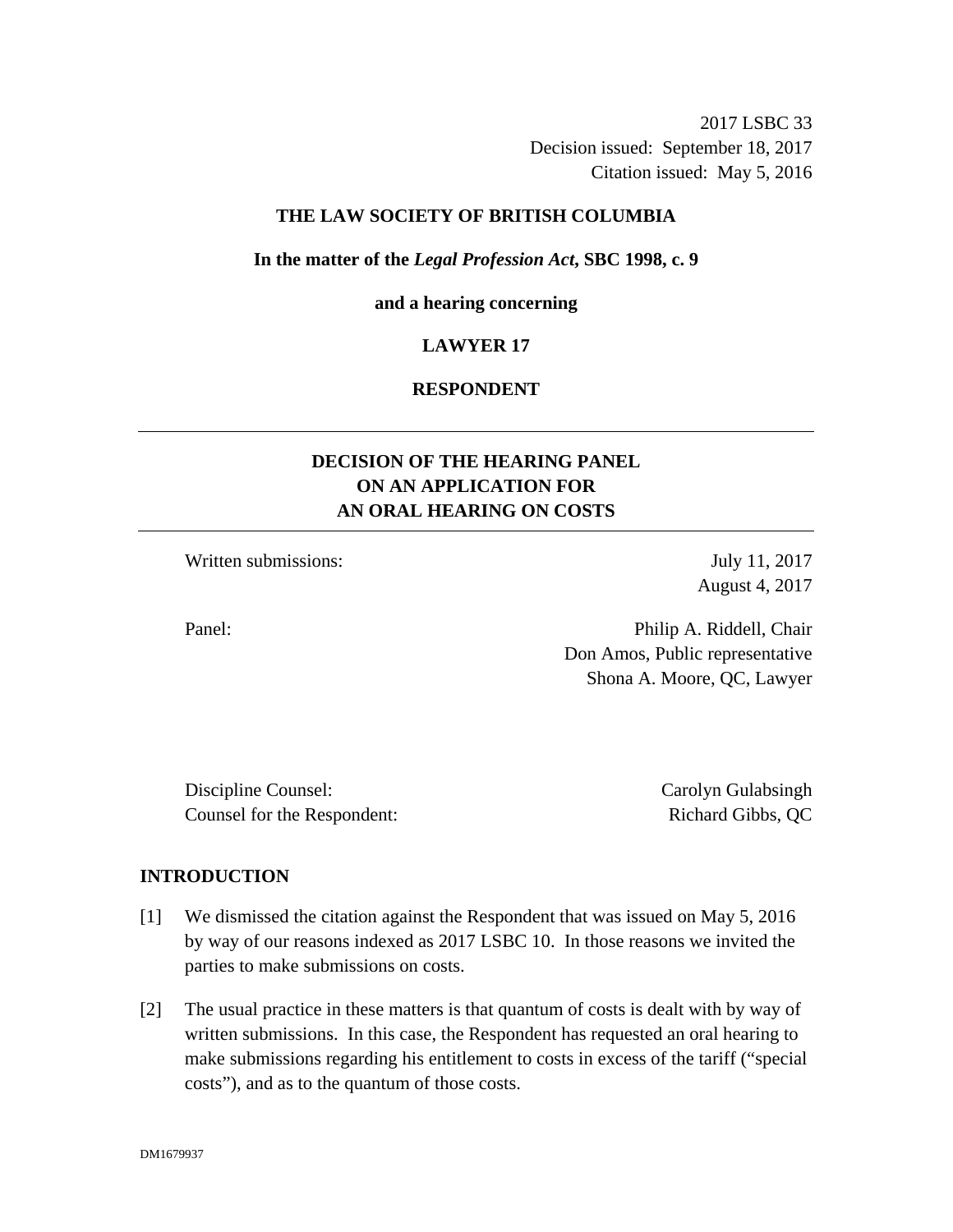- [3] The issue of costs of hearings is governed by Rule 5-11 and in particular subrules  $(2)$  to  $(5)$ , which state:
	- (2) A review board may order that an applicant or respondent pay the costs of a review under section 47, and may set a time for payment.
	- (3) Subject to subrule (4), the panel or review board must have regard to the tariff of costs in Schedule 4 *[Tariff for hearing and review costs]* to these Rules in calculating the costs payable by an applicant, a respondent or the Society.
	- (4) A panel or review board may order that the Society, an applicant or a respondent recover no costs or costs in an amount other than that permitted by the tariff in Schedule 4 *[Tariff for hearing and review costs]* if, in the judgment of the panel or review board, it is reasonable and appropriate to so order.
	- (5) The cost of disbursements that are reasonably incurred may be added to costs payable under this Rule.
- [4] A panel must "have regard to the tariff" (Rule 5-11(3)) but may order costs in an amount other than the tariff if, "… in the judgment of the panel or review board, it is reasonable and appropriate to so order" (Rule  $5-11(4)$ ).
- [5] In his written submission, the Respondent suggests that the Panel make an order for special costs of about \$50,000 as "... [t]here are important costs issues to be determined." The Respondent has not provided us with a clear basis, either for his claim that special costs should be awarded against the Law Society in this case or for his submission that \$50,000 would be reasonable and appropriate in the circumstances of this case.
- [6] Law Society counsel submits that the Tariff should be referred to, but as it was an atypical summary hearing, the Tariff should be applied as if it were a regular hearing.
- [7] The Respondent, in his submission of July 31, 2017, states that he does not intend to call *viva voce* evidence on the issue of costs, subject to the proviso that it is unknown to him if the Law Society wishes to call *viva voce* evidence. In the Law Society submission of August 4, 2017 there was no indication that the Law Society intends to call *viva voce* evidence.
- [8] There is not a great deal of authority dealing with the award of special costs in cases involving Law Society hearings. The leading case is *Malik v. Law Society of BC,* 2013 BCCA 337*,* where the court stated at para. 33: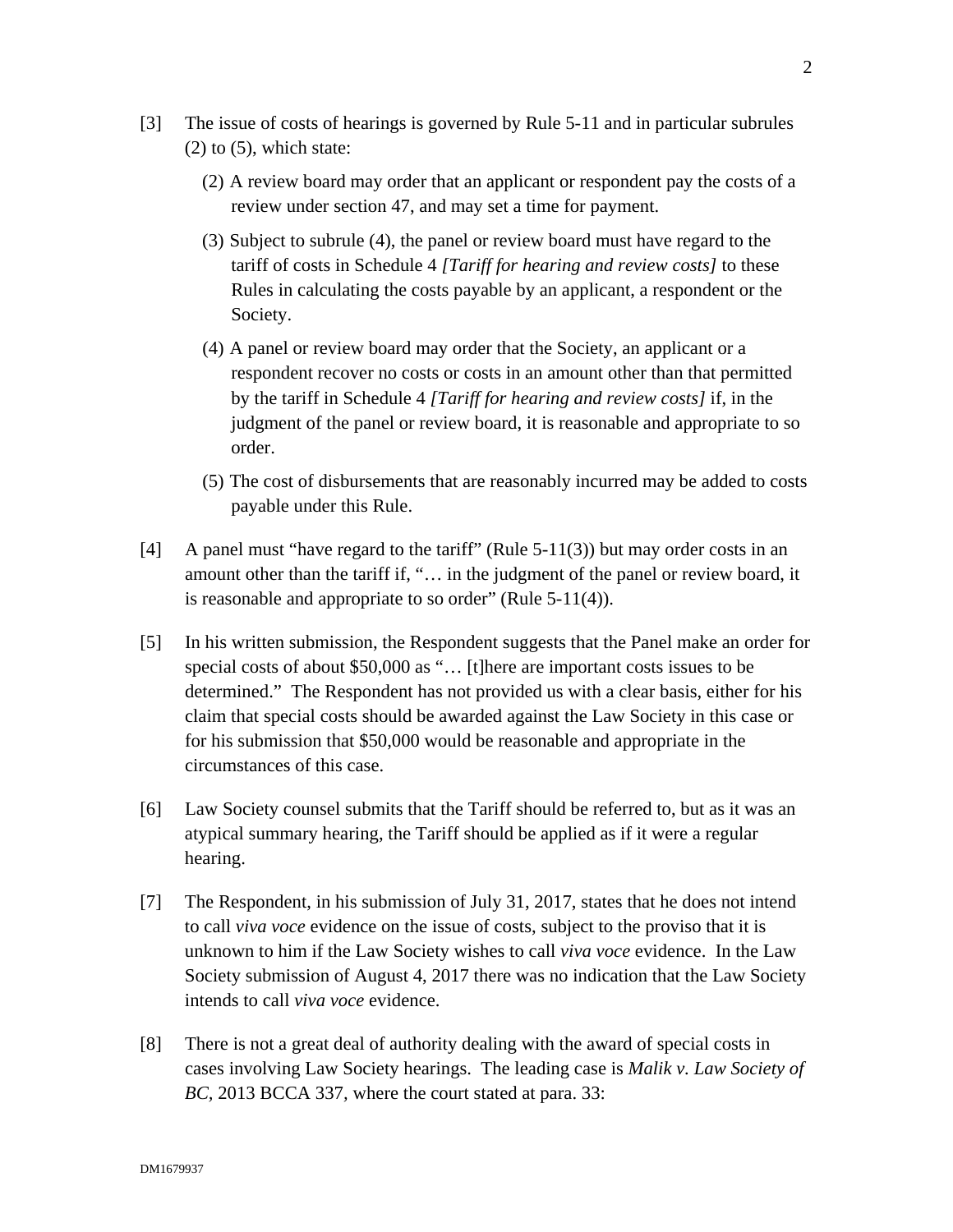I reject the proposition that the special costs regime of the Rules of Court is directly applicable to the Law Society. In this case, the Legislature authorized the Law Society to make rules governing the assessment of costs and it did so. In my view, the special costs provisions of the Rules of Court do not apply directly to proceedings before the Law Society. That is not to say that Law Society panels may not be assisted by considering costs jurisprudence when determining the level of indemnity that is appropriate in any given case and may order special costs when they consider it appropriate, but they are not obliged to do.

- [9] When looking at an award for special costs one of the issues to be considered is the level of indemnity that is appropriate.
- [10] The hearing of the citation consumed one and one-half days. It was a summary proceeding. The Respondent now asks that two hearing days be scheduled on the costs issue. The first day of the hearing to determine the issue of his entitlement to "special costs" and the second day to determine the quantum of costs be they "special" or tariff costs.
- [11] The panel has jurisdiction to manage the conduct of the hearing so that parties are given an opportunity to be heard, while ensuring that the hearing time scheduled is proportionate to the issues to be addressed. In this case, we find that an oral hearing is required to ensure that the Respondent has the ability to argue the "important cost issues", but conclude that a two-day hearing is excessive as the issues are narrow ones and neither party intends to call *viva voce* evidence. We are ordering an oral hearing to deal with the Respondent's entitlement to "special costs", and the quantum of costs either "special" or tariff costs. Rather than granting the two days requested we are ordering a one day hearing to deal with both of these issues.
- [12] Accordingly, we have decided to schedule a one-day hearing to address the remaining issues:
	- (a) Whether an order for costs above the tariff is reasonable and appropriate in all of the circumstances; and,
	- (b) If so, the quantum of costs that should be ordered.
- [13] Given the age of this proceeding, which was intended to be a summary hearing, we wish to have submissions completed in a timely fashion and avoid the risk of having to reconvene the Panel if the issues of entitlement and quantum are bifurcated.